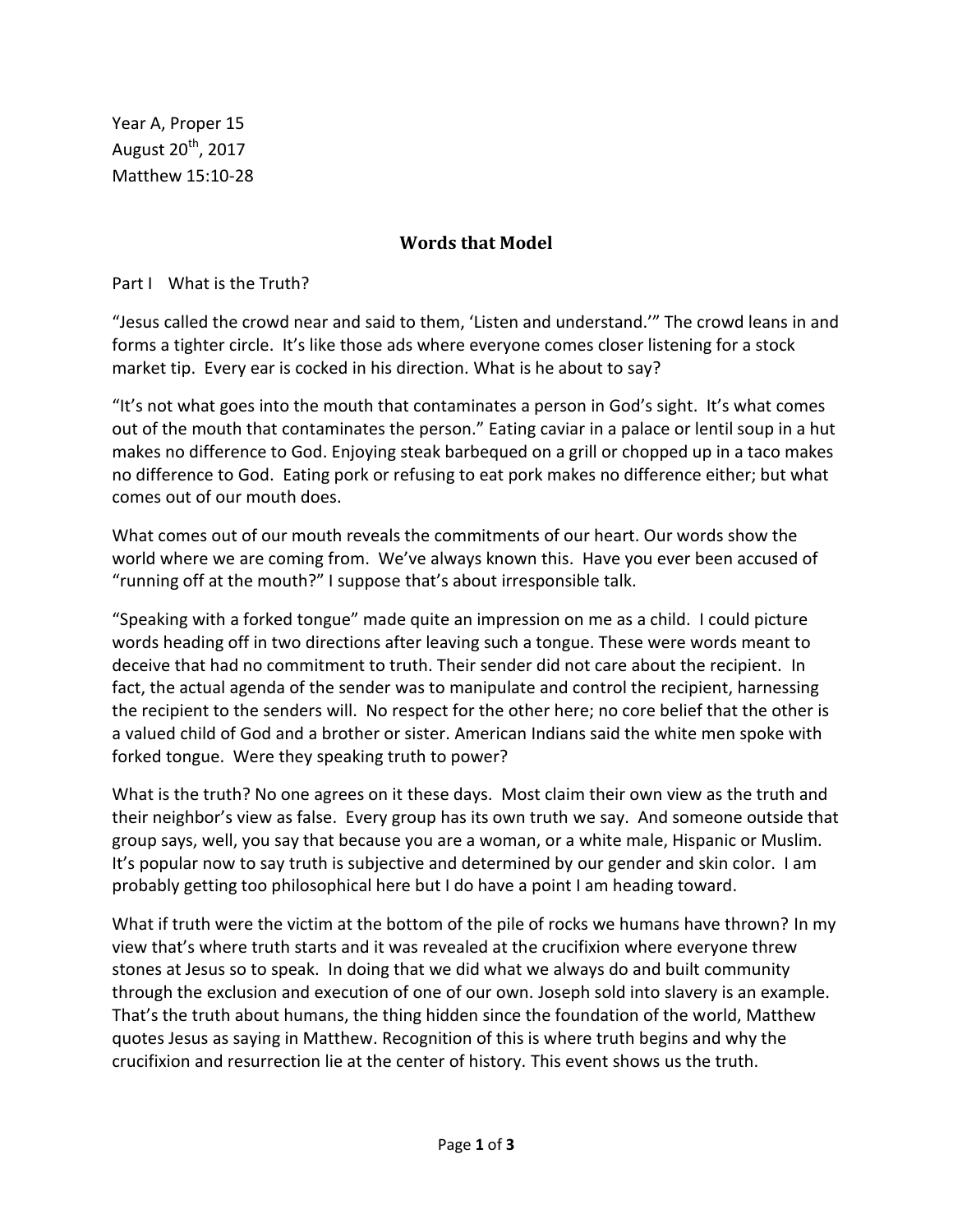This suggests criteria for assessing what comes out of a persons' mouth. How do you tell what is contaminated and what isn't? Do the words that come out a person's mouth act like stones adding to the pile that covers the victim or do the words remove stones already there, bringing us closer to the truth beneath them? Let me try to illustrate with some history.

When I was a child and read the history of the United States very little mention was made of slavery. The text did not reveal how offensive it is for one human being to own another and to treat them as possessions subject to being used or sold at the master's whim. Nor did the text reveal that the economic prosperity of the United States was, in part, based on forced labor. Those with slaves didn't have to pay salaries and provide anything but the most minimal benefits. Nor did the text mention that with the repeal of slavery a new form of subjugation was introduced to our country. We passed laws, called Jim Crow laws that gave legal sanction to one race over another. None of this was in our official record of our history and yet it was true. We ignored the corpse at the bottom of the pile of stones we ourselves threw.

This smoldering discussion about us continues and has burst into flame since the events at Charlottesville. As a general principle the words that come from our mouth contaminate the world if they add to the layer of lies hiding the truth. This is what Jesus meant when he said, "It's not what goes into the mouth that contaminates a person in God's sight. It's what comes out of the mouth that contaminates the person."

## Part II Sometimes truth offends!

"Then the disciples came and said to him, 'Do you know that the Pharisees were offended by what you just said?'" Perhaps the Pharisees have an unacknowledged desire to hide the truth. They are like the textbooks that don't take slavery seriously and barely mention it. Perhaps they are like contemporary culture that often fails to take the power of guns, germs and steel into account in their recitation of history and wind up with the self-serving myth that white people of European extraction are innately superior.

To tell the truth is to offend those whose identity and sense of superiority is built on a lie. Do you think Jesus was surprised that the Pharisees had taken offense?

Jesus responds to the disciples with another parable. "Every plant that my heavenly Father didn't plant will be pulled." Kingdoms based on falsehood won't last. They are destined to fail because the truth will eventually be exposed. But Jesus adds; don't you get involved in pulling those plants, thinking that this story tells you to do that. "Leave the Pharisees alone. They are blind people who are guides to blind people."

When leaders don't have a place to begin in determining truth they are blind guides and often lead their followers toward an abyss that neither leader nor follower can see. This is why Jesus "called the crowd near and said to them, 'Listen and understand.'" There is urgency to his message.

All of this goes over Peter's head and so Peter asks Jesus to explain. Jesus replies, "Don't you understand yet? Don't you know that everything that goes into the mouth enters the stomach